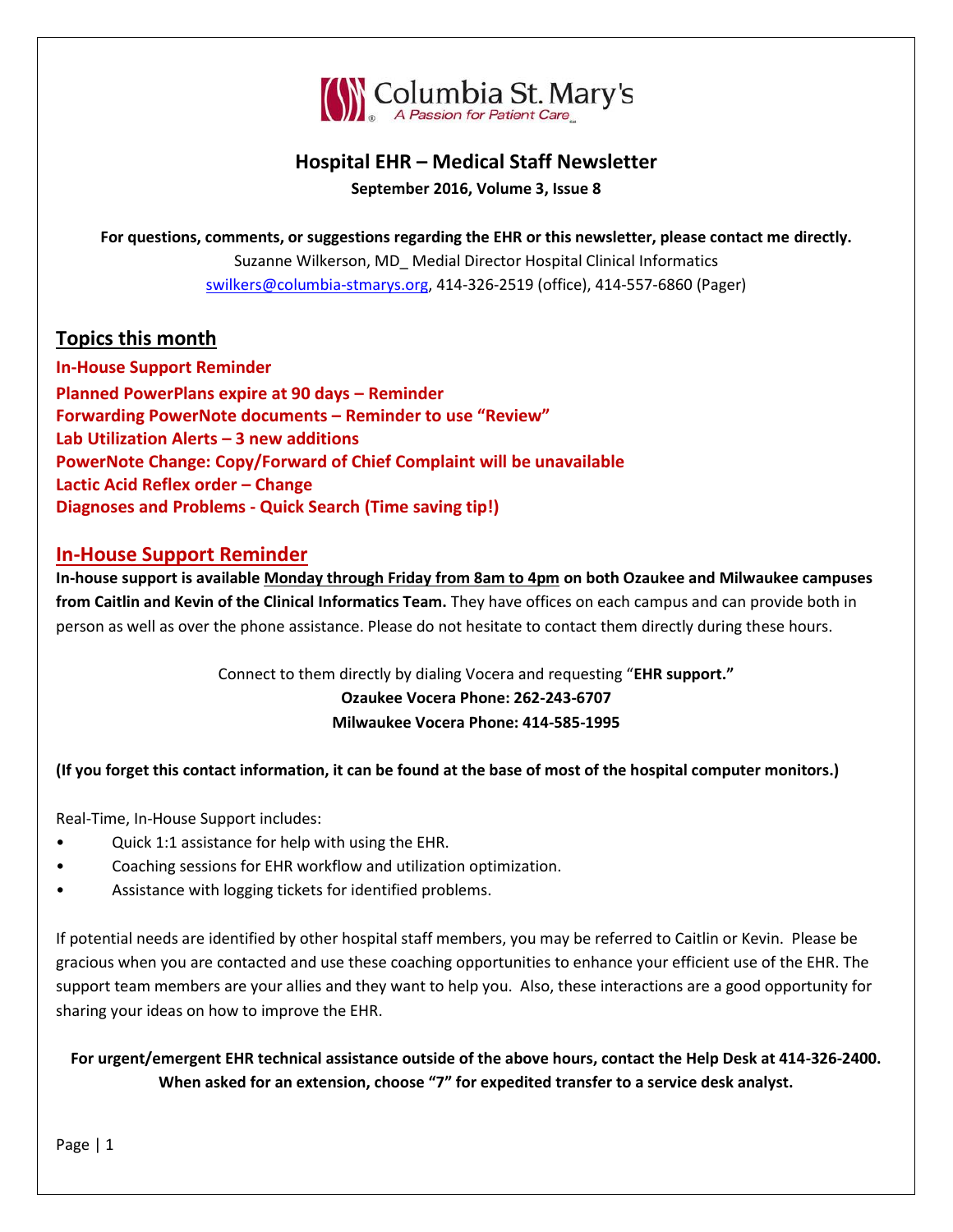## **Planned PowerPlans expire at 90 days – Reminder**

PowerPlans that were planned greater than 90 days prior will automatically be discontinued by the system. The expired PowerPlans will be viewable in the EHR, but will display as discontinued by the system and cannot be utilized. In summary, **PowerPlans should not be planned greater than 90 days prior to the anticipated need, as they will expire 90 days after being entered in the EHR if not initiated by then.**

#### **Duplicate Lab Orders – TORB/VORB impact**

The Lab Department recently had a project improvement event to evaluate causes of duplicate lab orders. One finding was that sometimes both a physician and RN will enter the same order. To prevent this problem, **when discussing with an RN the need for a patient order, please be sure to verbalize if you will be entering the order in the EHR or if you would like the RN to enter as a TORB** (telephone order read back).

(The project improvement event identified other causative factors also. Stay tuned for improvements and updates regarding this in the future.)

## **Forwarding PowerNote documents - Reminder**

**When forwarding a PowerNote** document to be reviewed by another physician, please be sure to **choose "Review"** and not "Sign." Use of "Sign" creates a medical record deficiency with HIM for the receiving physician. "Sign" should only be used if it is required that a supervising physician co-sign the document.

| 70 m s<br>-<br>Forward Action: |                        | ፙ<br>lo:<br>د Limit |
|--------------------------------|------------------------|---------------------|
| comments:                      | <b>COLLECT</b><br>Sian |                     |
|                                |                        |                     |

#### **Lab Utilization Alerts – 3 new additions**

The Lab Utilization Committee determined that the following tests should not be utilized in the ED or Hospital except in rare circumstances: **MTHFR, Prothrombin Gene Mutation, Quantiferon TB.**

As such, **starting 10.4.16, the following alert will be seen when ordering these tests.**



# **PowerNote Change: Copy/Forward of Chief Complaint will be unavailable**

**Starting 10.4.16, "Chief Complaint" will no longer Copy-Forward in PowerNote.** The Quality Document Review Committee determined the need for this change due to findings of recurrent erroneous cut and paste errors in this field.